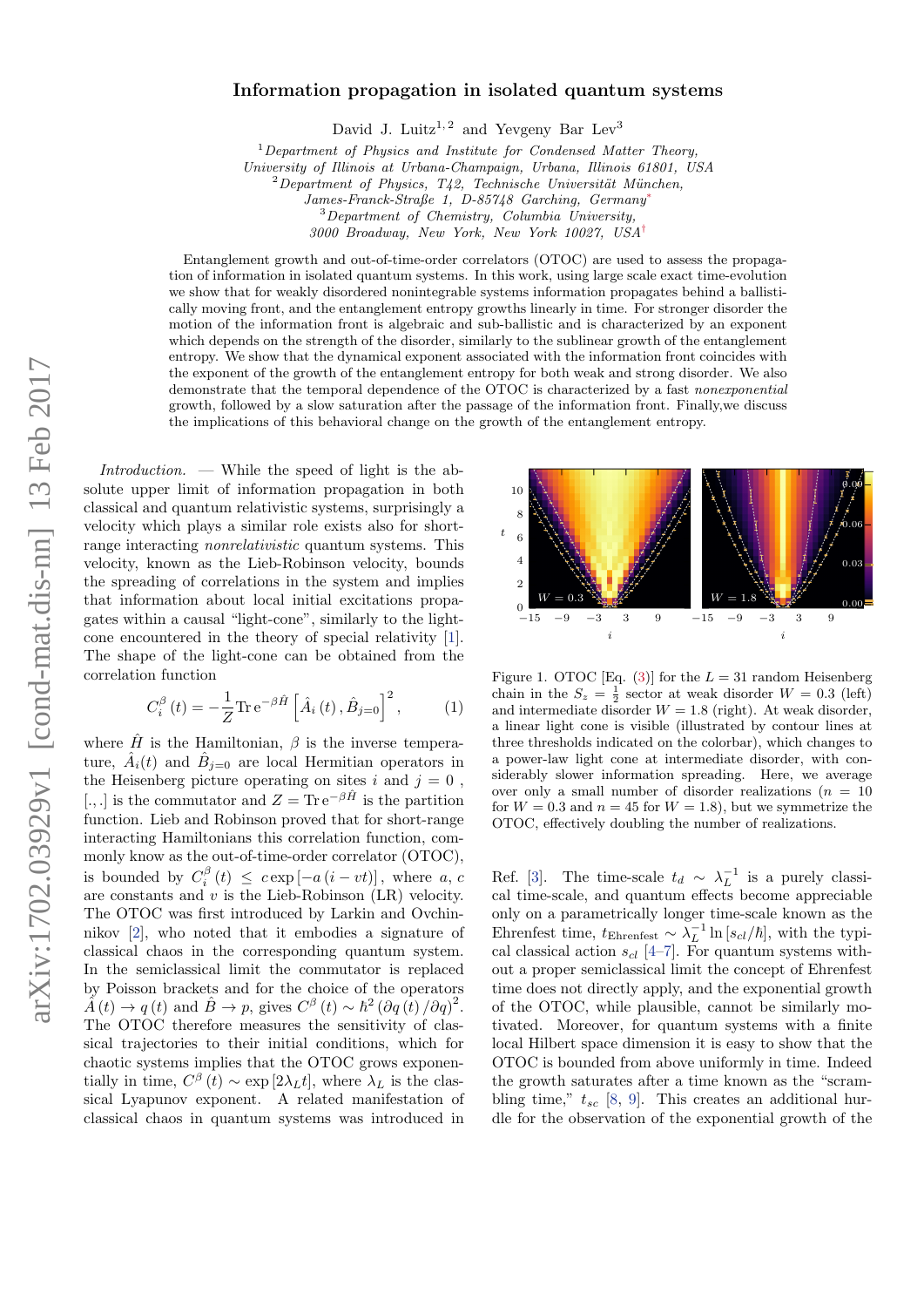OTOC in systems with a small local Hilbert space dimension, since the regime of exponential growth is pronounced only for times  $t_d \ll t \ll t_{sc}$ . This difficulty can be remedied either by increasing the local Hilbert space dimension, or by studying OTOCs of extensive operators as recently proposed in Ref. [\[10\]](#page-4-9).

The interest in OTOCs was revived by Kitaev [\[11,](#page-4-10) [12\]](#page-4-11), who using the AdS-CFT correspondence established a duality between some strongly coupled quantum systems and black-holes [\[9,](#page-4-8) [13](#page-4-12)[–15\]](#page-4-13).

The spreading of the OTOCs in space directly corresponds to the spreading of information on local excitations. Surprisingly, while transport in generic systems is diffusive, the LR bound suggests that information spreads behind a ballistically propagating front, namely that it resides within a linear light-cone. This was observed in the study of the growth of the entanglement entropy, a global measure of quantum information, where it was conjectured that entanglement is transmitted "on contact," similarly to the spread of fire, and therefore inherently spreads faster than particles or energy [\[16\]](#page-4-14). The ballistic spreading of OTOCs was directly established and linked to combustion theory in Ref. [\[17\]](#page-4-15). In this work a relation between the entanglement entropy growth and the spreading of the OTOC was also conjectured [\[17\]](#page-4-15) (c.f. Ref. [\[18\]](#page-4-16) for a connection to the second Rényi entropy).

In this work we examine the spreading of quantum information using both OTOCs and the entanglement entropy (EE) growth and establish the relationship between the two for diffusive, and subdiffusive systems. We also provide a detailed analysis of the shape of the OTOCs in space and time.

*Model.* — We study the one-dimensional spin- $\frac{1}{2}$ Heisenberg chain of length  $L$  in a random magnetic field,

<span id="page-1-1"></span>
$$
\hat{H} = J \sum_{i=1}^{L-1} \vec{S}_i \cdot \vec{S}_{i+1} + \sum_{i=1}^{L} h_i \hat{S}_i^z,
$$
\n(2)

with the coupling between the spins  $J = 1$ , and the random fields  $h_i \in [-W, W]$  drawn from a uniform distribution with disorder strength  $W$ . This model exhibits an ergodic to nonergodic transition [\[19\]](#page-4-17), which for infinite temperature occurs at  $W_c \approx 3.7$  [\[20,](#page-4-18) [21\]](#page-4-19). Interestingly even in the nonergodic phase, where transport is completely frozen, information continues to spread logarithmically in time via dephasing, as was initially established using the growth of the EE [\[22,](#page-4-20) [23\]](#page-4-21) and later using OTOCs [\[18,](#page-4-16) [24–](#page-4-22)[29\]](#page-4-23). In contrast, the spreading of information in noninteracting Anderson insulators is completely frozen [\[30,](#page-4-24) [31\]](#page-4-25). The ergodic phase of this model, which occurs for  $W < W_c$ , exhibits anomalous subdiffusive spin transport characterized by a dynamical exponent varying continuously with disorder strength [\[32–](#page-4-26)[40\]](#page-4-27), but also a sublinear EE growth [\[34\]](#page-4-28) (cf. Ref. [\[41\]](#page-4-29) for a review). Here we focus solely on the ergodic phase and on the infinite temperature limit. In the weakly disordered limit, the disorder can be considered as an integrability breaking perturbation, allowing us to draw conclusions on generic *clean* systems. In this limit, information spread is bounded by normal linear light cones, as displayed in the left panel of Fig. [1.](#page-0-0) For stronger disorder, information is contained within anomalously shaped light-cones, which are well described by power-laws (see right panel of Fig. [1\)](#page-0-0). Such anomalous light-cones were previously predicted to exist for the XY spin chain in a quasiperiodic potential [\[42\]](#page-4-30), however to the best of our knowledge were never observed.

*Calculation of the OTOC.* — For the system  $(2)$ , the OTOC can be simplified to

<span id="page-1-0"></span>
$$
C_i^{\beta=0}(t) = \frac{1}{8} - \frac{2}{Z} \text{Re Tr} \left( \hat{S}_i^z(t) \hat{S}_{j=0}^z \hat{S}_i^z(t) \hat{S}_{j=0}^z \right), (3)
$$

where to utilize the conservation of the total spin we take,  $\hat{A}_i(t) = \hat{S}_i^z(t)$  and  $\hat{B}_{j=0} = \hat{S}_{j=0}^z$ . The numerical calculation of the correlation function in [\(3\)](#page-1-0) for large enough system sizes is a challenging task and several approaches have been used previously, relying on the propagation of operators in the Heisenberg picture using either an exact diagonalization (ED) of the Hamiltonian [\[26\]](#page-4-31) or a representation in terms of matrix product operators (MPO) [\[43\]](#page-4-32). Although these approaches yield accurate results, they severely suffer from an exponential scaling with either system size (ED) or time (MPO). In order to alleviate these problems we calculate the OTOC in the Schrödinger picture using an exact time-evolution with a Krylov space method [\[41,](#page-4-29) [44,](#page-4-33) [45\]](#page-4-34). Our method still scales exponentially in system size, however much larger system sizes can be reached compared to exact diagonalization of the Hamiltonian. In this work we report results for system sizes up to  $L = 31$  (cf. Fig. [1\)](#page-0-0). To evaluate the trace in  $(3)$  we utilize Lévy's lemma and the concept of quantum typicality [\[41,](#page-4-29) [46](#page-4-35)[–48\]](#page-4-36). The trace is approximated by an expectation value with respect to a pure random state  $|\tilde{\psi}\rangle$  drawn from the Haar measure, such that,  $C_i(t) \approx \left\langle \tilde{\psi} \left| \hat{S}_i^z(t) \hat{S}_0^z \hat{S}_i^z(t) \hat{S}_0^z \right| \tilde{\psi} \right\rangle$ . As was shown by Lévy the error of this approximation is inversely proportional to the dimension of the Hilbert space, namely it is exponentially small in the length of the lattice,  $L$ . It is convenient to calculate independently  $|\psi_1(t)\rangle = \hat{S}_i^z(t)\hat{S}_0^z |\tilde{\psi}\rangle$  and  $|\psi_2(t)\rangle = \hat{S}_0^z \hat{S}_i^z(t) |\tilde{\psi}\rangle$ , for various values of  $i$ . These calculations employ the exact propagation of a single wavefunction using a projection of the matrix exponential  $\exp[-iHt]$  on the Krylov space of the Hamiltonian  $H$  (cf. Ref. [\[41\]](#page-4-29) Sec V.A. for details). The OTOC is then given by the overlap  $C_i (t) = \langle \psi_2 (t) | \psi_1 (t) \rangle$ . While at each time step a full propagation back to time  $t = 0$  is necessary, this procedure can be carried out efficiently, allowing us to access system sizes up to  $L = 31$  (Hilbert space dimension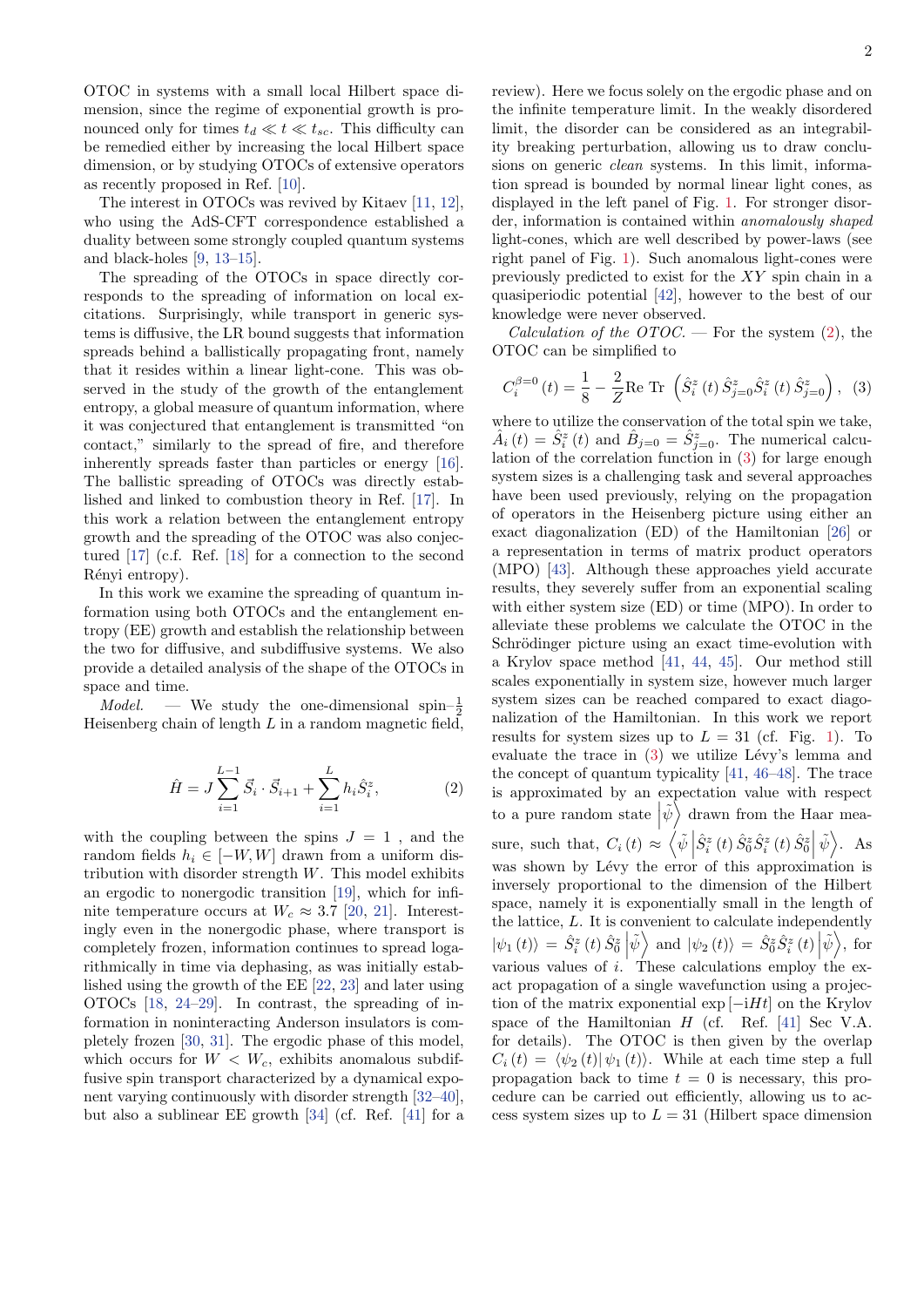0 2 4 6 8 10 12 t 0.00 0.02 0.04 0.06 0.08 0 2 4 6 8 10 12 t Figure 2. OTOC at fixed distances (indicated by numbers) from the initial excitation in the middle of the lattice as function of time, for two disorder strengths  $W = 0.3$  (bottom left) and 1.8 (bottom right). Darker colors represent longer distances,  $x = 3 - 15$ . Upper panels show the logarithmic derivative of the corresponding bottom panel. System size is

 $3 \cdot 10^8$ ).

 $L = 31$ .

Tomography of the  $OTOC$ .  $\rightarrow$  As explained in the introduction, the OTOC for two local operators with a fixed distance is expected to grow exponentially with time. In Fig. [2](#page-2-0) we test this assertion for a number of distances and two disorder strengths. The growth of the OTOC shows two clear regimes: a fast initial growth, associated with the advance of the information front, followed by a slow saturation to the maximal value after the front has already passed (bottom panels of Fig. [2\)](#page-2-0). Surprisingly the growth is not well described by an exponential, even for very weak disorder  $(W = 0.3)$ , as is apparent from the logarithmic derivative on the upper panel of Fig. [2.](#page-2-0) This derivative monotonically decreases to zero, without a visible reversal trend for larger distances and longer times. For stronger disorder, within the subdiffusive phase, one might suspect either a stretched exponential [\[42\]](#page-4-30) or a power law growth of the OTOC [\[18\]](#page-4-16). However, our data do not support these forms, possibly due to the very limited time range of their validity.  $\begin{tabular}{|c|c|c|c|} \hline & $0.12$ & $0.18$ & $0.08$ \\ \hline 0.08 & $0.08$ & $0.012$ & $0.08$ \\ \hline \end{tabular} \hline \begin{tabular}{|c|c|c|} \hline & $0.08$ & $0.08$ & $0.012$ & $0.08$ \\ \hline 0.000 & $2$ & $4$ & $6$ & $10$ & $120$ & $2$ & $4$ & $10$ \\ \hline \end{tabular} \hline \begin{tabular}{|c|c|c|} \hline & $0.08$ & $0.08$$ 

In Fig. [3](#page-2-1) we study the spatial profile of the OTOC for fixed times. The LR bound establishes that the spatial decay of the OTOC should be at least exponential. In Fig. [3](#page-2-1) we show the spatial profiles for different times (lower panels) and the corresponding semi-logarithmic derivative in space (upper panels). The decay appears to be faster than exponential, suggesting that the LR bound



the profile does appear to converge to an exponential form, which is more apparent for the case of stronger disorder.

Light cone shape.  $\overline{\phantom{a}}$  A qualitative inspection of the OTOC in Fig. [1](#page-0-0) reveals a presumably linear propagation of the OTOC front at weak disorder and a sublinear propagation at stronger disorder. To confirm this observation more quantitatively, we extract the contour lines of the OTOC,  $C_i(t) = \eta$ , as a function of space and time for different thresholds,  $10^{-4} < \eta < 10^{-1}$  (the OTOC in [\(3\)](#page-1-0) is bounded from above by 0.125). The contour lines are obtained from the times at which the OTOC exceeds the threshold  $\eta$  at each lattice site, and the statistical error is estimated by a bootstrap resampling. Motivated by the usual algebraic relation between space and time, which applies for diffusive and subdiffusive systems, we assume such a relation also for the shape of the contour lines,  $x \sim t^{\alpha}$ . Typical results for different thresholds are shown in Figs. [1](#page-0-0) and [4](#page-3-0) with very good fits to this form. Since the domain of the fits is clearly restricted in both space and time, we proceed by assessing the finite size effects. The left panels of Fig. [4](#page-3-0) show that contour lines obtained for the same threshold  $\eta$  but different system sizes agree well within error bars. The right panels of Fig. [4](#page-3-0) show the exponent  $\alpha$  as a function of the threshold for various system sizes. Here we observe a strong systematic dependence of the exponent on the value of the threshold, such that  $\alpha(\eta)$  exhibits a maximum at a threshold of the order of  $\eta \approx 10^{-2}$ . Finite size effects are

<span id="page-2-0"></span>

<span id="page-2-1"></span>

6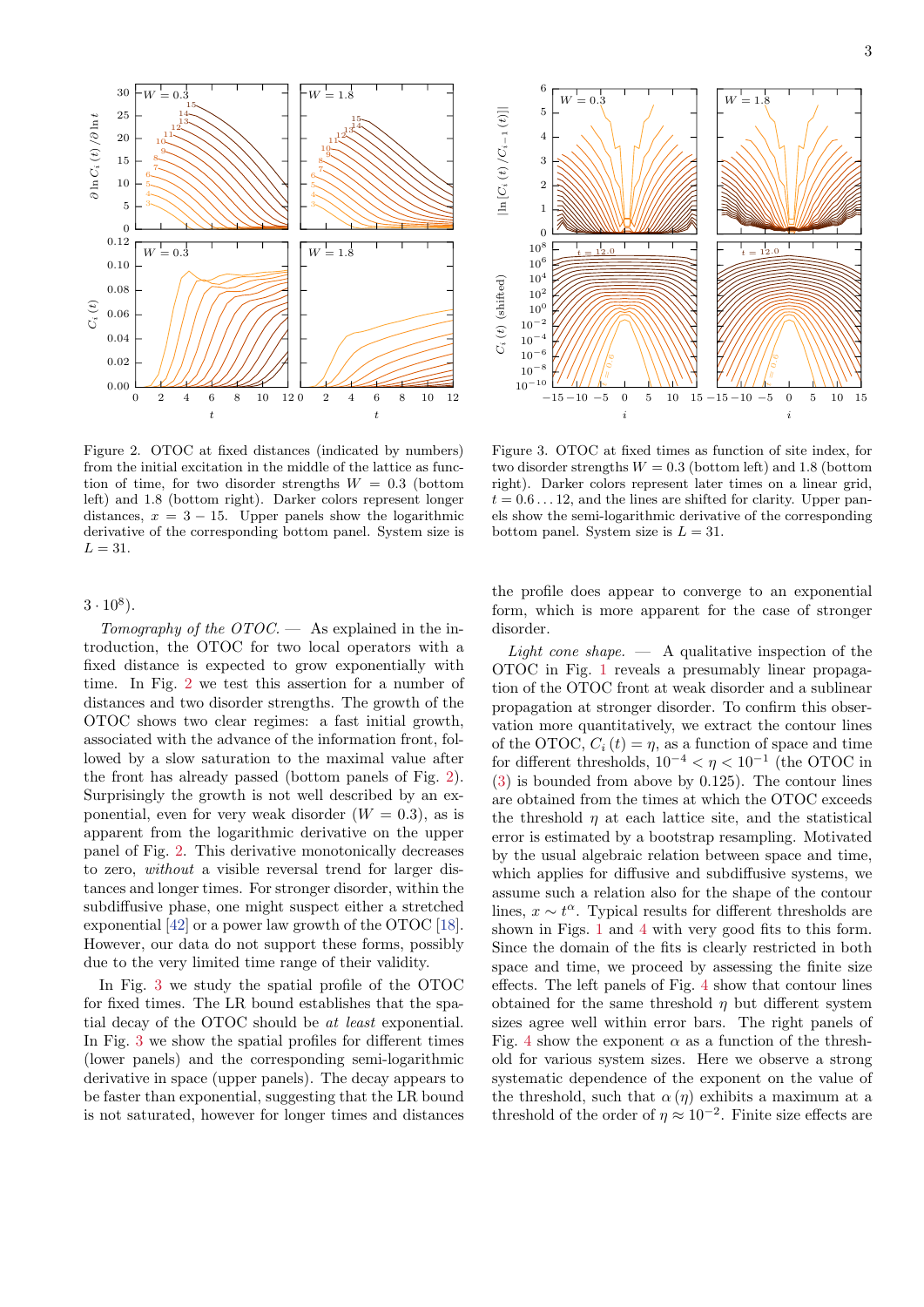<span id="page-3-0"></span>

Figure 4. The left column illustrates the extraction of the dynamical exponents from the shape of the OTOC "light-cones" for two disorder strengths  $W = 0.9$  and 1.8, two thresholds (the two distinctive groups of colored lines on each panel) and various system size,  $L = 17, 21, 25,$  and 31 (larger sizes correspond to more intense color). The dashed black lines are power law fits to the contour lines. The dependence of the extracted dynamical exponent on the threshold is plotted on the right column, for same disorder strengths and system sizes. The dashed black line here mark the thresholds used for the data on the left column, and the orange solid line represents the final selection of the dynamical exponent, which does not depend on the size of the system for large enough systems. Error bars on both columns represent the statistical errors in the extraction of the contours or the exponents, correspondingly.

<span id="page-3-1"></span>

Figure 5. Dynamical exponent relating space and time as extracted from the shape of the OTOC "light-cones" for a system size of  $L = 25$  (blue line), and the spread of the entanglement entropy (orange line). The dynamical exponent for the entanglement entropy was taken from Ref. [\[49\]](#page-5-0) for  $L = 28$ . The error bars indicate the statistical uncertainty and do not include systematic errors. As the exponent depends on the choice of the threshold, we show the maximal exponent as well as the exponent of the front propagation for large threshold  $(\eta = 0.02)$ .

the strongest for very large and very small thresholds, where the power-law fits are severely bounded either in space or in time. Hence we cannot exclude that  $\alpha(\eta)$  is a monotonic function in the thermodynamic limit.

We interpret the maximal value of the dynamical exponent  $\alpha$  as the *fastest mode of information spreading* in the system, corresponding to the propagation of the tail of the OTOC, and extract its value for different disorder strengths  $W$  (see Fig. [5](#page-3-1) (blue)). The error bars in this figure are statistical and do not include systematic errors, such as finite size effects. We observe a monotonously decreasing exponent as a function of disorder strength, starting from a value close to  $\alpha = 1$  at very weak disorder, consistent with a linear light-cone. We compare this exponent to the dynamical exponent obtained from the growth of the EE as a function of time starting from a random product state (data is taken from Ref. [\[49\]](#page-5-0)). While the two exponents match very well at weak disorder, they seem to deviate from each other starting from  $W \approx 1$ , suggesting that the tail of the light cone spreads faster than EE. Extracting the exponent  $\alpha$  from contour lines obtained at a larger threshold  $\eta = 0.02$  (or larger) does produce a reasonable match, indicating that the EE spreads as the front of the OTOC.

 $Discussion.$  — We studied information spreading in a generic quantum system using the OTOC. We showed that at fixed distance, the temporal growth of the OTOC does not appear to have a finite regime of exponential growth neither for weak nor stronger disorder, even for larger system sizes or longer distances. This suggests that an exponential regime in local quantum systems without a semiclassical limit is either absent or very short. The spatial profile of the OTOC seems to decay faster than exponentially, indicating that the LR bound could be further improved. However, we note a weak trend towards an exponential profile at larger times and stronger disorder.

We demonstrated that information mostly resides within spatio-temporal light-cones. For weak disorder, with diffusive transport , we obtain light-cones of linear shape. For stronger disorder, information transport is suppressed, leading to a deformation of the linear light cone into a power-law form, consistent with the previously observed subdiffusive transport as well as with the sublinear algebraic growth of the EE after a quench from a random product state. We directly compared the dynamical exponents extracted from the tail and the propagating front of the OTOC. While our data suggests that the tail of the OTOC propagates faster than the EE, the propagation of the front of the OTOC and the EE coincide. Unlike the EE, the front of the OTOC thus provides a glimpse into the local structure of information propagation in the system.

We also demonstrated that the growth of the OTOC is markedly different before and after its front passes through a given point in space. A fast initial growth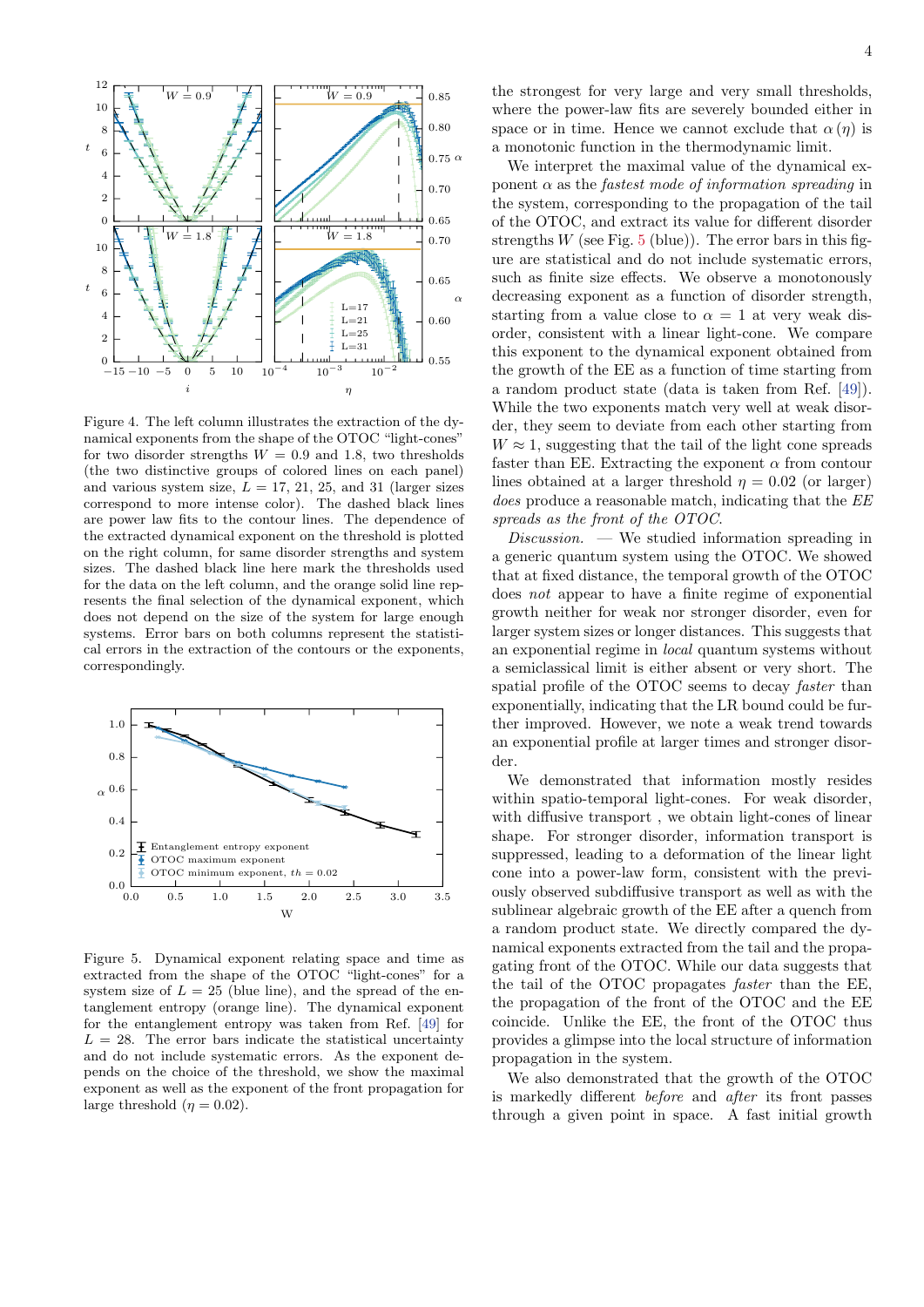is followed by a much slower saturation to the maximal value of the OTOC. This observation, combined with the association between the EE growth and the propagation of the OTOC front, which follows from our work, allows us to explain the apparent slowing down of the initial fast growth of the EE, starting from a product state, that was observed in a number of studies. We argue that this slow saturation regime of both the EE and OTOC, occurs for times  $L^{1/\alpha} < t < t_{\text{Th}}(L)$ , (where  $t_{\text{Th}}$  is the generalized Thouless time, which scales algebraically with system size [\[40\]](#page-4-27)), and is a consequence of the conservation laws in the system. It is therefore expected to be absent for systems without any conservation laws, such as certain Floquet systems. We leave the study of information propagation in this regime for future work.

YB would like to thank Igor Aleiner for many enlightening and helpful discussions. This work was supported by National Science Foundation Grant No. CHE-1464802 and by the Gordon and Betty Moore Foundation's EPiQS Initiative through Grant No. GBMF4305 at the University of Illinois. This research is part of the Blue Waters sustained-petascale computing project, which is supported by the National Science Foundation (awards OCI-0725070 and ACI-1238993) and the state of Illinois. Blue Waters is a joint effort of the University of Illinois at Urbana-Champaign and its National Center for Supercomputing Applications. Our code uses the libraries PETSc [\[50–](#page-5-1)[52\]](#page-5-2) and SLEPc [\[45\]](#page-4-34).

- <span id="page-4-0"></span><sup>∗</sup> [david.luitz@tum.de](mailto:david.luitz@tum.de)
- <span id="page-4-1"></span>† [yevgeny.barlev@columbia.edu](mailto:yevgeny.barlev@columbia.edu)
- <span id="page-4-2"></span>[1] E. H. Lieb and D. W. Robinson, [Commun. Math. Phys.](http://dx.doi.org/10.1007/BF01645779) 28[, 251 \(1972\)](http://dx.doi.org/10.1007/BF01645779)
- <span id="page-4-3"></span>[2] A. I. Larkin and Y. N. Ovchinnikov, Jetp 28, 1200 (1969)
- <span id="page-4-4"></span>[3] R. A. Jalabert and H. M. Pastawski, [Phys. Rev. Lett.](http://dx.doi.org/10.1103/PhysRevLett.86.2490) 86[, 2490 \(2001\)](http://dx.doi.org/10.1103/PhysRevLett.86.2490)
- <span id="page-4-5"></span>[4] G. Berman and G. Zaslavsky, [Phys. A Stat. Mech. its](http://dx.doi.org/10.1016/0378-4371(78)90190-5) Appl. 91[, 450 \(1978\)](http://dx.doi.org/10.1016/0378-4371(78)90190-5)
- [5] B. V. Chirikov, F. M. Izrailev, and D. L. Shepelyansky, Sov. Sci. Rev. 2C, 209 (1981)
- [6] B. Chirikov, F. Izrailev, and D. Shepelyansky, [Phys. D](http://dx.doi.org/10.1016/S0167-2789(98)90011-2) [Nonlinear Phenom.](http://dx.doi.org/10.1016/S0167-2789(98)90011-2) 33, 77 (1988)
- <span id="page-4-6"></span>[7] I. L. Aleiner and A. I. Larkin, [Phys. Rev. E](http://dx.doi.org/10.1103/PhysRevE.55.R1243) 55, R1243 [\(1997\)](http://dx.doi.org/10.1103/PhysRevE.55.R1243)
- <span id="page-4-7"></span>[8] Y. Sekino and L. Susskind, [J. High Energy Phys.](http://dx.doi.org/10.1088/1126-6708/2008/10/065) 2008, [065 \(2008\)](http://dx.doi.org/10.1088/1126-6708/2008/10/065)
- <span id="page-4-8"></span>[9] J. Maldacena, S. H. Shenker, and D. Stanford, [J. High](http://dx.doi.org/10.1007/JHEP08(2016)106) [Energy Phys.](http://dx.doi.org/10.1007/JHEP08(2016)106) 2016, 106 (2016)
- <span id="page-4-9"></span>[10] I. Kukuljan, S. Grozdanov, and T. Prosen, [\(2017\),](http://arxiv.org/abs/1701.09147) [arXiv:1701.09147](http://arxiv.org/abs/1701.09147)
- <span id="page-4-10"></span>[11] A. Y. Kitaev, ["A simple model of quantum holography,](http://online.kitp.ucsb.edu/online/entangled15/kitaev/) [Part I,"](http://online.kitp.ucsb.edu/online/entangled15/kitaev/) (2015)
- <span id="page-4-11"></span>[12] A. Y. Kitaev, ["A simple model of quantum holography,](http://online.kitp.ucsb.edu/online/entangled15/kitaev2/) [Part 2,"](http://online.kitp.ucsb.edu/online/entangled15/kitaev2/) (2015)
- <span id="page-4-12"></span>[13] A. Georges, O. Parcollet, and S. Sachdev, [Phys. Rev.](http://dx.doi.org/10.1103/PhysRevLett.85.840) Lett. 85[, 840 \(2000\)](http://dx.doi.org/10.1103/PhysRevLett.85.840)
- [14] A. Georges, O. Parcollet, and S. Sachdev, [Phys. Rev. B](http://dx.doi.org/10.1103/PhysRevB.63.134406) 63[, 134406 \(2001\)](http://dx.doi.org/10.1103/PhysRevB.63.134406)
- <span id="page-4-13"></span>[15] J. Maldacena and D. Stanford, [Phys. Rev. D](http://dx.doi.org/10.1103/PhysRevD.94.106002) 94, 106002 [\(2016\)](http://dx.doi.org/10.1103/PhysRevD.94.106002)
- <span id="page-4-14"></span>[16] H. Kim and D. A. Huse, [Phys. Rev. Lett.](http://dx.doi.org/10.1103/PhysRevLett.111.127205) 111, 127205 [\(2013\)](http://dx.doi.org/10.1103/PhysRevLett.111.127205)
- <span id="page-4-15"></span>[17] I. L. Aleiner, L. Faoro, and L. B. Ioffe, [\(2016\),](http://arxiv.org/abs/1609.01251) [arXiv:1609.01251](http://arxiv.org/abs/1609.01251)
- <span id="page-4-16"></span>[18] R. Fan, P. Zhang, H. Shen, and H. Zhai, [\(2016\),](http://arxiv.org/abs/1608.01914) [arXiv:1608.01914](http://arxiv.org/abs/1608.01914)
- <span id="page-4-17"></span>[19] D. Basko, I. L. Aleiner, and B. L. Altshuler, [Ann. Phys.](http://dx.doi.org/10.1016/j.aop.2005.11.014) (N. Y). 321[, 1126 \(2006\)](http://dx.doi.org/10.1016/j.aop.2005.11.014)
- <span id="page-4-18"></span>[20] T. C. Berkelbach and D. R. Reichman, [Phys. Rev. B](http://dx.doi.org/10.1103/PhysRevB.81.224429) 81, [224429 \(2010\)](http://dx.doi.org/10.1103/PhysRevB.81.224429)
- <span id="page-4-19"></span>[21] D. J. Luitz, N. Laflorencie, and F. Alet, [Phys. Rev. B](http://dx.doi.org/10.1103/PhysRevB.91.081103) 91[, 081103 \(2015\)](http://dx.doi.org/10.1103/PhysRevB.91.081103)
- <span id="page-4-20"></span>[22] M. Žnidarič, T. Prosen, and P. Prelovšek, [Phys. Rev. B](http://dx.doi.org/10.1103/PhysRevB.77.064426) 77[, 064426 \(2008\)](http://dx.doi.org/10.1103/PhysRevB.77.064426)
- <span id="page-4-21"></span>[23] J. H. Bardarson, F. Pollmann, and J. E. Moore, [Phys.](http://dx.doi.org/10.1103/PhysRevLett.109.017202) Rev. Lett. 109[, 017202 \(2012\)](http://dx.doi.org/10.1103/PhysRevLett.109.017202)
- <span id="page-4-22"></span>[24] R.-Q. He and Z.-Y. Lu, [\(2016\),](http://arxiv.org/abs/1608.03586) [arXiv:1608.03586](http://arxiv.org/abs/1608.03586)
- [25] Y. Chen, [\(2016\),](http://arxiv.org/abs/1608.02765) [arXiv:1608.02765](http://arxiv.org/abs/1608.02765)
- <span id="page-4-31"></span>[26] X. Chen, T. Zhou, D. A. Huse, and E. Fradkin, [Ann.](http://dx.doi.org/ 10.1002/andp.201600332) [Phys. \(Berlin\) , 1600332 \(2016\)](http://dx.doi.org/ 10.1002/andp.201600332)
- [27] B. Swingle and D. Chowdhury, [\(2016\),](http://arxiv.org/abs/1608.03280) [arXiv:1608.03280](http://arxiv.org/abs/1608.03280)
- [28] K. Slagle, Z. Bi, Y.-Z. You, and C. Xu, [\(2016\),](http://arxiv.org/abs/1611.04058) [arXiv:1611.04058](http://arxiv.org/abs/1611.04058)
- <span id="page-4-23"></span>[29] D.-L. Deng, X. Li, J. H. Pixley, Y.-L. Wu, and S. D. Sarma, [\(2016\),](http://arxiv.org/abs/1607.08611) [arXiv:1607.08611](http://arxiv.org/abs/1607.08611)
- <span id="page-4-24"></span>[30] E. Hamza, R. Sims, and G. Stolz, [Commun. Math. Phys.](http://dx.doi.org/10.1007/s00220-012-1544-6) 315[, 215 \(2012\)](http://dx.doi.org/10.1007/s00220-012-1544-6)
- <span id="page-4-25"></span>[31] M. Friesdorf, A. H. Werner, M. Goihl, J. Eisert, and W. Brown, New J. Phys. 17[, 113054 \(2015\)](http://dx.doi.org/ 10.1088/1367-2630/17/11/113054)
- <span id="page-4-26"></span>[32] Y. Bar Lev, G. Cohen, and D. R. Reichman, [Phys. Rev.](http://dx.doi.org/10.1103/PhysRevLett.114.100601) Lett. 114[, 100601 \(2015\)](http://dx.doi.org/10.1103/PhysRevLett.114.100601)
- [33] K. Agarwal, S. Gopalakrishnan, M. Knap, M. Müller, and E. Demler, [Phys. Rev. Lett.](http://dx.doi.org/10.1103/PhysRevLett.114.160401) 114, 160401 (2015)
- <span id="page-4-28"></span>[34] D. J. Luitz, N. Laflorencie, and F. Alet, [Phys. Rev. B](http://dx.doi.org/10.1103/PhysRevB.93.060201) 93[, 060201 \(2016\)](http://dx.doi.org/10.1103/PhysRevB.93.060201)
- [35] S. Gopalakrishnan, K. Agarwal, E. A. Demler, D. A. Huse, and M. Knap, Phys. Rev. B 93[, 134206 \(2016\)](http://dx.doi.org/ 10.1103/PhysRevB.93.134206)
- [36] D. J. Luitz, Phys. Rev. B **93**[, 134201 \(2016\)](http://dx.doi.org/10.1103/PhysRevB.93.134201)
- [37] V. K. Varma, A. Lerose, F. Pietracaprina, J. Goold, and A. Scardicchio, [\(2015\),](http://arxiv.org/abs/1511.09144) [arXiv:1511.09144](http://arxiv.org/abs/1511.09144)
- [38] M. Žnidarič, A. Scardicchio, and V. K. Varma, [Phys.](http://dx.doi.org/10.1103/PhysRevLett.117.040601) Rev. Lett. 117[, 040601 \(2016\)](http://dx.doi.org/10.1103/PhysRevLett.117.040601)
- [39] I. Khait, S. Gazit, N. Y. Yao, and A. Auerbach, [Phys.](http://dx.doi.org/10.1103/PhysRevB.93.224205) Rev. B 93[, 224205 \(2016\)](http://dx.doi.org/10.1103/PhysRevB.93.224205)
- <span id="page-4-27"></span>[40] D. J. Luitz and Y. Bar Lev, [Phys. Rev. Lett.](http://dx.doi.org/10.1103/PhysRevLett.117.170404) 117, 170404 [\(2016\)](http://dx.doi.org/10.1103/PhysRevLett.117.170404)
- <span id="page-4-29"></span>[41] D. J. Luitz and Y. Bar Lev, [arXiv:1610.08993 \(2016\)](http://arxiv.org/abs/1610.08993)
- <span id="page-4-30"></span>[42] D. Damanik, M. Lemm, M. Lukic, and W. Yessen, [Phys.](http://dx.doi.org/ 10.1103/PhysRevLett.113.127202) Rev. Lett. 113[, 127202 \(2014\)](http://dx.doi.org/ 10.1103/PhysRevLett.113.127202)
- <span id="page-4-32"></span>[43] A. Bohrdt, C. B. Mendl, M. Endres, and M. Knap, [\(2016\),](http://arxiv.org/abs/1612.02434) [arXiv:1612.02434](http://arxiv.org/abs/1612.02434)
- <span id="page-4-33"></span>[44] A. Nauts and R. E. Wyatt, [Phys. Rev. Lett.](http://dx.doi.org/10.1103/PhysRevLett.51.2238) 51, 2238 [\(1983\)](http://dx.doi.org/10.1103/PhysRevLett.51.2238)
- <span id="page-4-34"></span>[45] V. Hernandez, J. E. Roman, and V. Vidal, [ACM Trans.](http://dx.doi.org/10.1145/1089014.1089019) [Math. Softw.](http://dx.doi.org/10.1145/1089014.1089019) 31, 351 (2005)
- <span id="page-4-35"></span>[46] S. Popescu, A. J. Short, and A. Winter, [Nat Phys](http://dx.doi.org/10.1038/nphys444) 2, 754 [\(2006\)](http://dx.doi.org/10.1038/nphys444)
- [47] S. Goldstein, J. L. Lebowitz, R. Tumulka, and N. Zanghì, [Phys. Rev. Lett.](http://dx.doi.org/10.1103/PhysRevLett.96.050403) 96, 050403 (2006)
- <span id="page-4-36"></span>[48] P. Reimann, [Phys. Rev. Lett.](http://dx.doi.org/10.1103/PhysRevLett.99.160404) **99**, 160404 (2007)